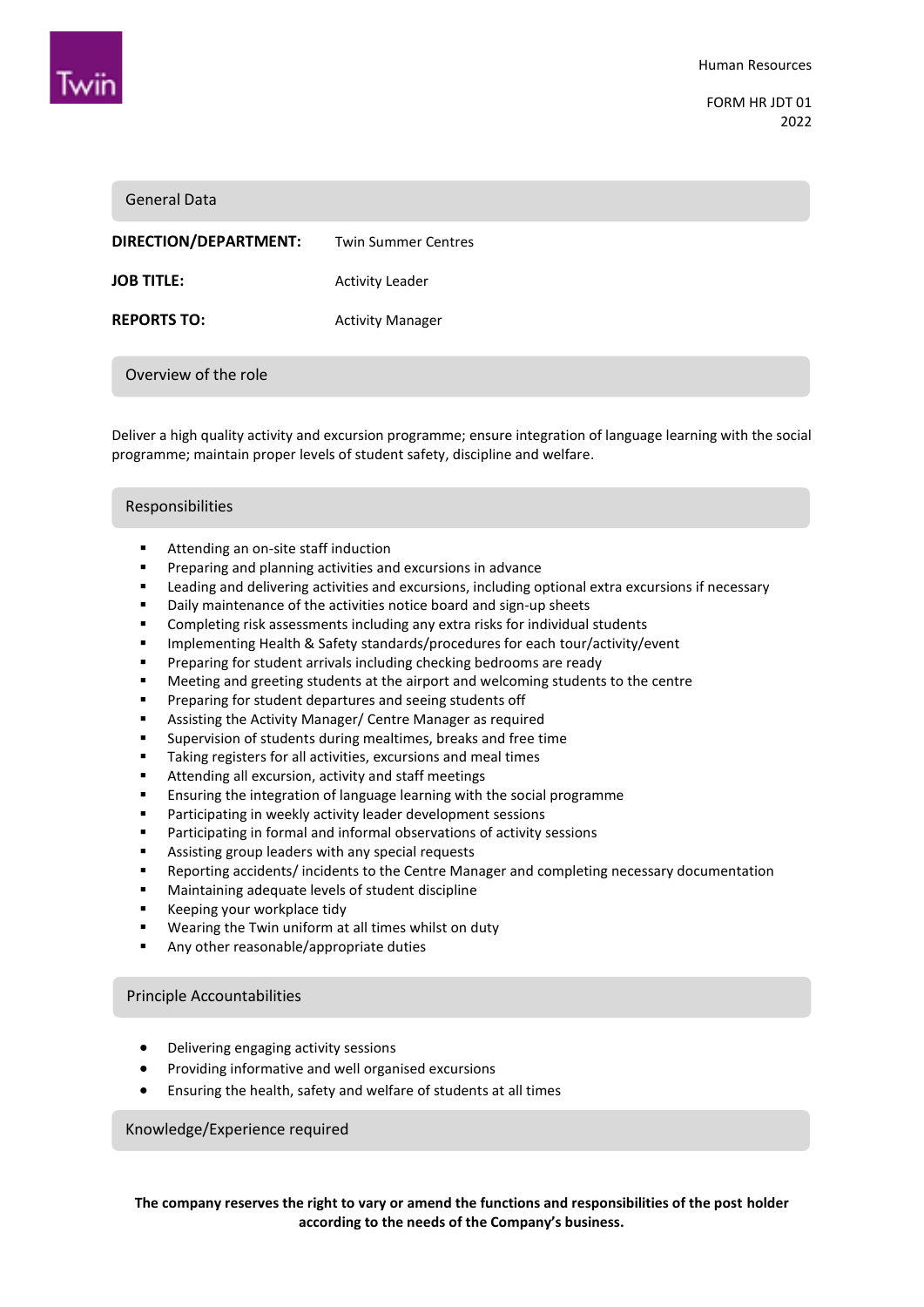

FORM HR JDT 01 2022

## **Essential requirements:**

Applicants should be at least 18 years old with the necessary maturity to undertake responsibility for groups of students aged between 8 and 18 years old.

#### **Desirable, but not essential:**

- **Experience of supervising minors**
- **s** Safeguarding training
- **EXPERIENCE OF WORKING IN A MULTI-CULTURE ENVIRONMENT**
- **Customer service experience**<br>Ability to sneak a second langu
- Ability to speak a second language
- Experience of working in a fast paced and high pressure environment
- **Experience of working as part of a team**

## Education/Qualification

- Educated to GCSE level
- HSE-recognised First Aid certificate (such as St John's First Aid at Work) desirable
- **EXECUTE:** Lifeguarding licence desirable
- Sports coaching qualifications desirable

## Person Specification

- **Flexible and creative**
- Hardworking and caring
- Enthusiastic and energetic
- Ability to work independently and as part of a team
- Desire to make a contribution to the programme
- Self- motivated and proactive
- **Fast learner**
- Good decision making ability
- Ability to assume responsibility of a group of juniors
- Strong understanding of the principles of safeguarding
- Approachable but professional

Twin Group is committed to safeguarding and promoting the welfare of children and young people and expects all staff and volunteers to share this commitment. Successful applicants will be required to undertake an enhanced disclosure via the CRB, where appropriate.

We are dedicated to ensuring that all job applicants and members of staff are treated equally, without discrimination on the grounds of gender, sexual orientation, marital or civil partner status, gender reassignment, race, colour, nationality, ethnic or national origin, religion or belief, disability or age.

#### **Safeguarding, Welfare and Prevent**

Twin Group is committed to the safeguarding of children and vulnerable adults, the prevention of radicalisation, and promoting the welfare of all of our customers, and we expect all staff and volunteers to share this commitment. Twin Group has as a Safeguarding Policy which all staff must read and comply with. Successful applicants who will work directly with children and/ or vulnerable adults will be required to undertake an enhanced DBS and complete mandatory training.

#### **Equality & Diversity**

We are dedicated to ensuring that all job applicants and members of staff are treated equally, without

# **The company reserves the right to vary or amend the functions and responsibilities of the post holder according to the needs of the Company's business.**